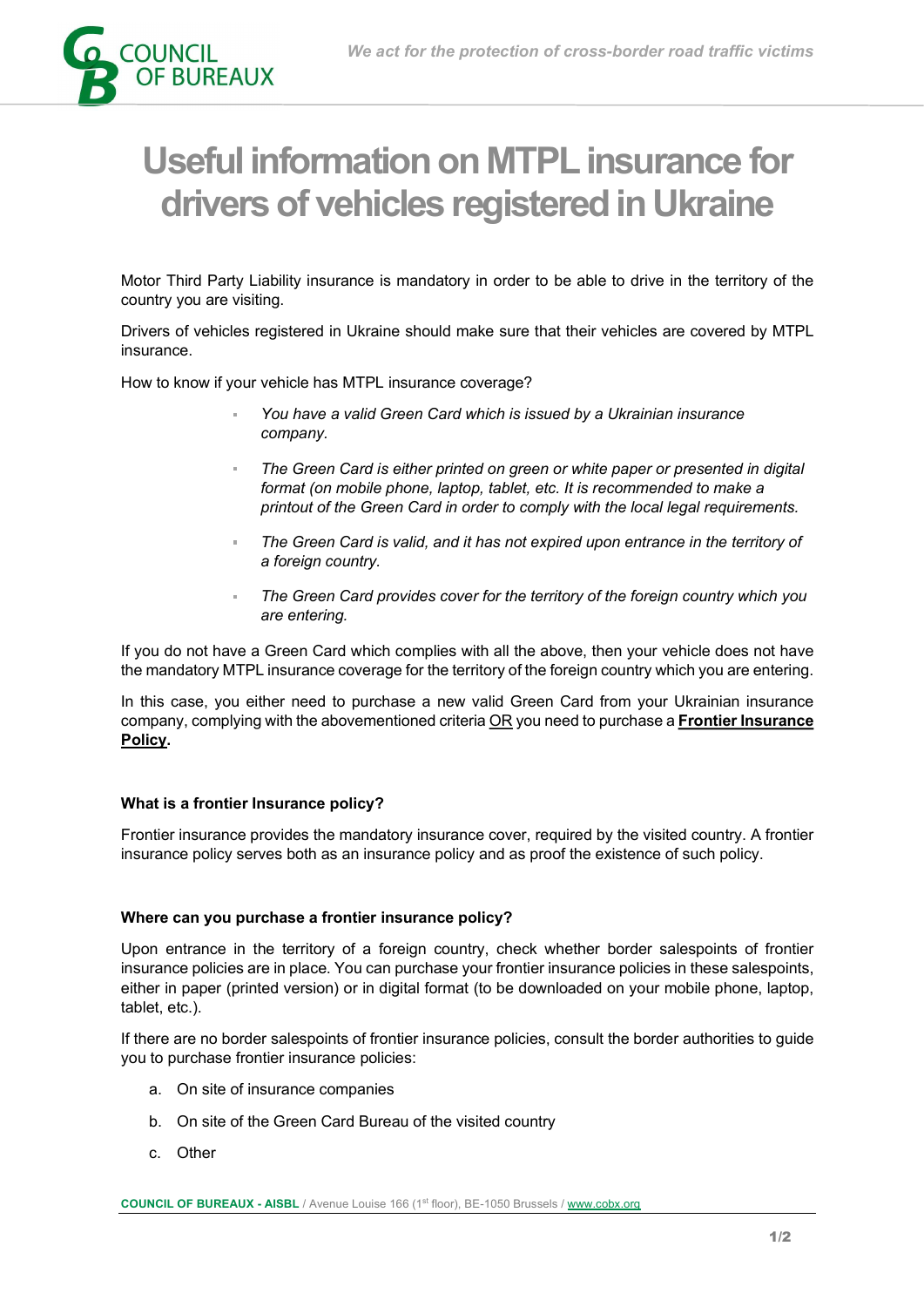# Periodic validity of a frontier insurance policy:

Frontier insurance policies are issued for a minimum period of 15 days and a maximum period not exceeding 1 year.

# Territorial validity of a frontier insurance policy:

When entering and purchasing a frontier insurance policy in the territory of a country which is not part of the European Economic Area (EEA), the frontier insurance policy will only be valid within the territory of that country.

If you intend to travel to an EEA country or Switzerland, you will have to purchase frontier insurance upon entrance to the territory of that country.

If you have purchased frontier insurance in the territory of any EEA country or Switzerland, the frontier insurance policy will be valid for the territories of all other EEA countries and Switzerland.

# What to do when the frontier insurance policy or your Green Card expires?

When the frontier insurance policy expires, your vehicle will be considered as uninsured. Therefore, you have to take the necessary measures to either:

- a. purchase a (new) frontier insurance policy in the country where you are situated at the moment
- d. Purchase a new Green Card from your Ukrainian insurance company

A list of Ukrainian Insurance Companies can be found in:

http://www.mtsbu.ua/ua/about\_us/full\_members\_list/

If you are planning to stay for a longer period in a certain country, it may be necessary to reregister your vehicle in that country. Please consult the national authority of the country for the conditions and procedures for the reregistration.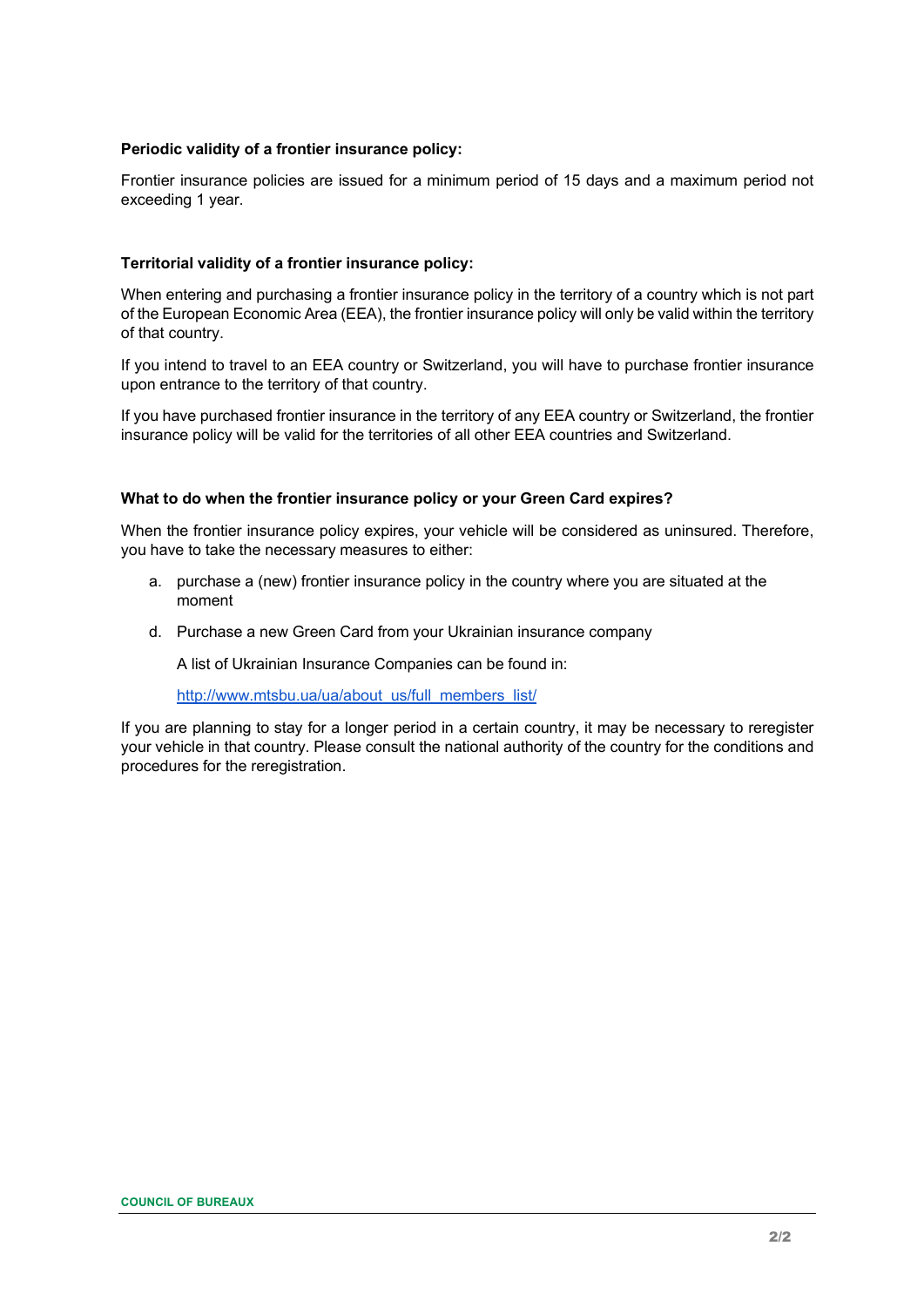

# Корисна інформація щодо страхування цивільно-правової відповідальності водіїв транспортних засобів, зареєстрованих в Україні

Страхування цивільно-правової відповідальності водіїв є обов'язковим для керування автомобілем на території країни відвідування.

Водії зареєстрованих в Україні транспортних засобів повинні впевнитись в наявності страхування цивільно-правової відповідальності, що діє по відношенню до їх транспортних засобів.

Як дізнатись чи має транспортний засіб страхування цивільно-правової відповідальності?

- Ви маєте чинну «Зелену картку», видану українською страховою компанією.
- «Зелена картка» надрукована на зеленому або білому папері чи надається в електронному форматі (в мобільному телефоні, ноутбуці, планшеті тощо. Рекомендуємо її роздрукувати для виконання вимог ). The contract of  $\mathcal{L}$  is the contract of  $\mathcal{L}$
- «Зелена картка» чинна та не протермінована на момент в'їзду на територію іноземної країни.
- «Зелена картка» надає покриття на території іноземної країни, в яку ви в'їжджаєте.

Якшо ви не маєте «Зеленої картки», яка відповідає зазначеним вище вимогам - ваш транспортний засіб не має обов'язкового страхування цивільно-правової відповідальності на

страхування,

практиоры и маке соверания и дели соверания с практики с практики с практики с практики и соверания с высому випадку, ви макете придбати в українській страховій компанії нову чинну «Зепену картку», яка відповідає зазначен